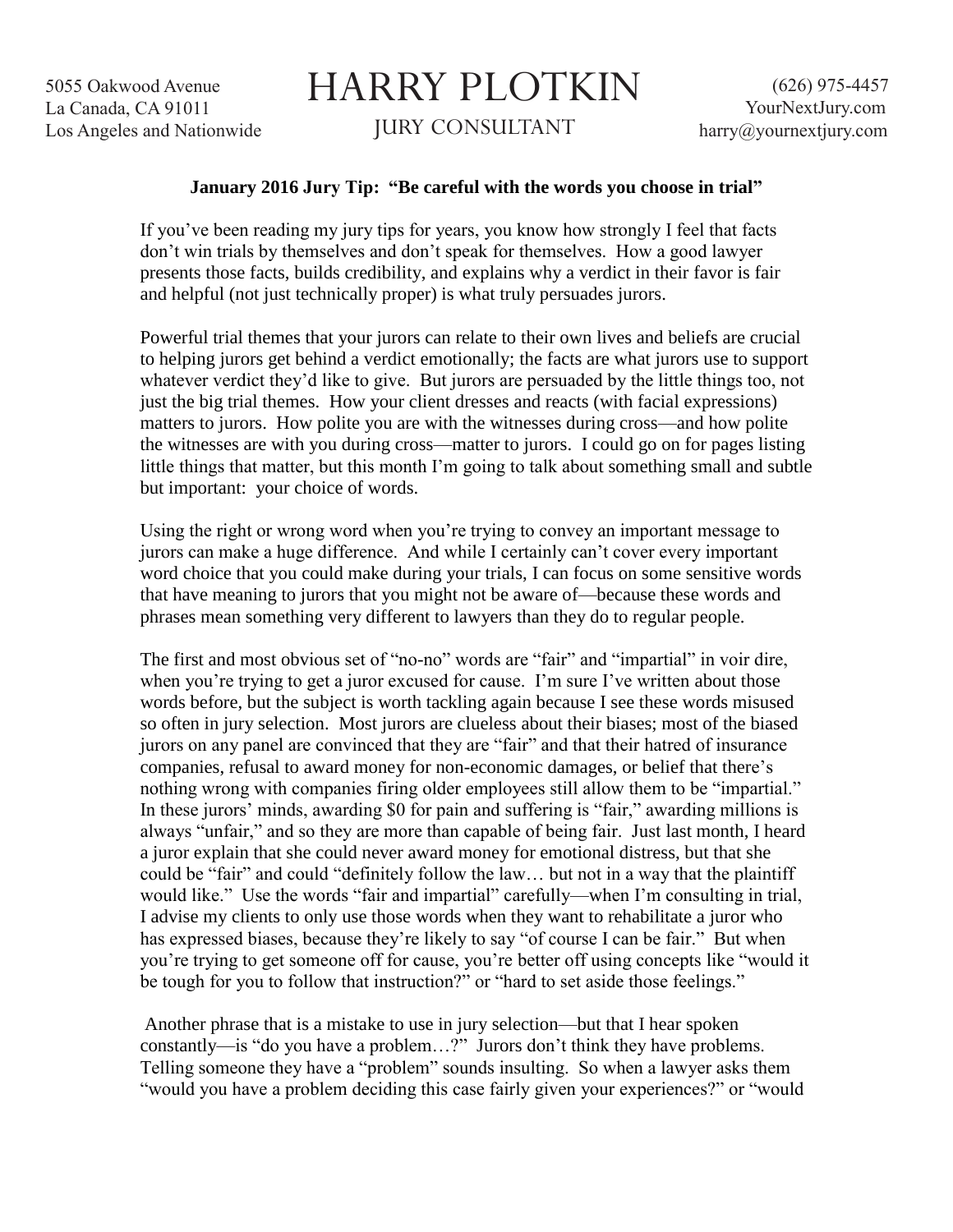you have a problem awarding punitive damages?" their strong impulse is to feel insulted and insist that they don't have a problem. They're fair and reasonable in their own minds, so it's you (the lawyer) who has a "problem" if you ask them to follow a law they don't believe is fair. The solution is an easy fix; instead of using "problem," say something like "would you have a difficult time…" or "do you feel like it seems unfair or unnecessary to…" follow whatever jury instruction you're concerned they won't follow.

The key to recognizing which words to use and which to avoid have to do with negative connotations that jurors read into phrases, especially words with legal meaning that lawyers don't view as negative. Trial lawyers see all kinds of good, honest people who can't be fair and impartial in certain cases, but jurors feel insulted when they're told they can't be "fair." Here's another phrase that seems harmless to lawyers but has a negative meaning to regular people: "emotional distress." Sometime over the past 10-20 years, that phrase has come to mean "bullshit" or "oversensitivity" to jurors. When jurors hear "emotional distress," they immediately think of someone faking depression to get more money than they deserve. So whether you're representing a plaintiff or defendant in trial, make sure to only use the phrase "emotional distress" when you want to encourage jurors to say they won't award it. For plaintiff lawyers who plan on asking for non-economic damages, use the phrase in voir dire to identify your stingy jurors, and put it away once the jury has been selected. When you want to convince jurors that it's fair to award money for mental suffering, use the real human words that have a connection to something: "worrying" (about money, or losing your job, or never walking again), "sadness," "embarrassment" or "humiliation." And when you want to convince jurors to reject or minimize general damages, keep using the phrase "emotional distress."

Sometimes a single, carefully-chosen word can give positive or negative meaning to everyday legal phrases. Most jurors don't have issues with expert witnesses, but they generally distrust "paid expert witnesses." Adding the word "paid" when you talk about an expert on the other side can be persuasive, for the exact same reason that jurors love "independent medical examiners." The word "independent" (even though that doctor isn't usually truly neutral) is convincing to jurors.

Defense lawyers often fret over the pro's and con's of conceding liability in trial; will the jurors appreciate the honesty and be more forgiving to a defendant who admits liability? Sometimes the answer depends on the words used to explain what's going on to jurors. I have often seen jurors react appreciatively when defense lawyers explain that their client "took responsibility," even when the defendant is still fighting over the amount of damages or even disputing causation. Jurors love it when they feel like a party is taking responsibility. If I'm the defense side, I would always use that phrase and never say "conceding fault." But if I'm on the plaintiff side, I would make sure to tell jurors that the defendant is not taking any responsibility, that all they've done is to "admit that they were negligent and careless" but won't take full financial responsibility... or any at all, if they're still fighting causation.